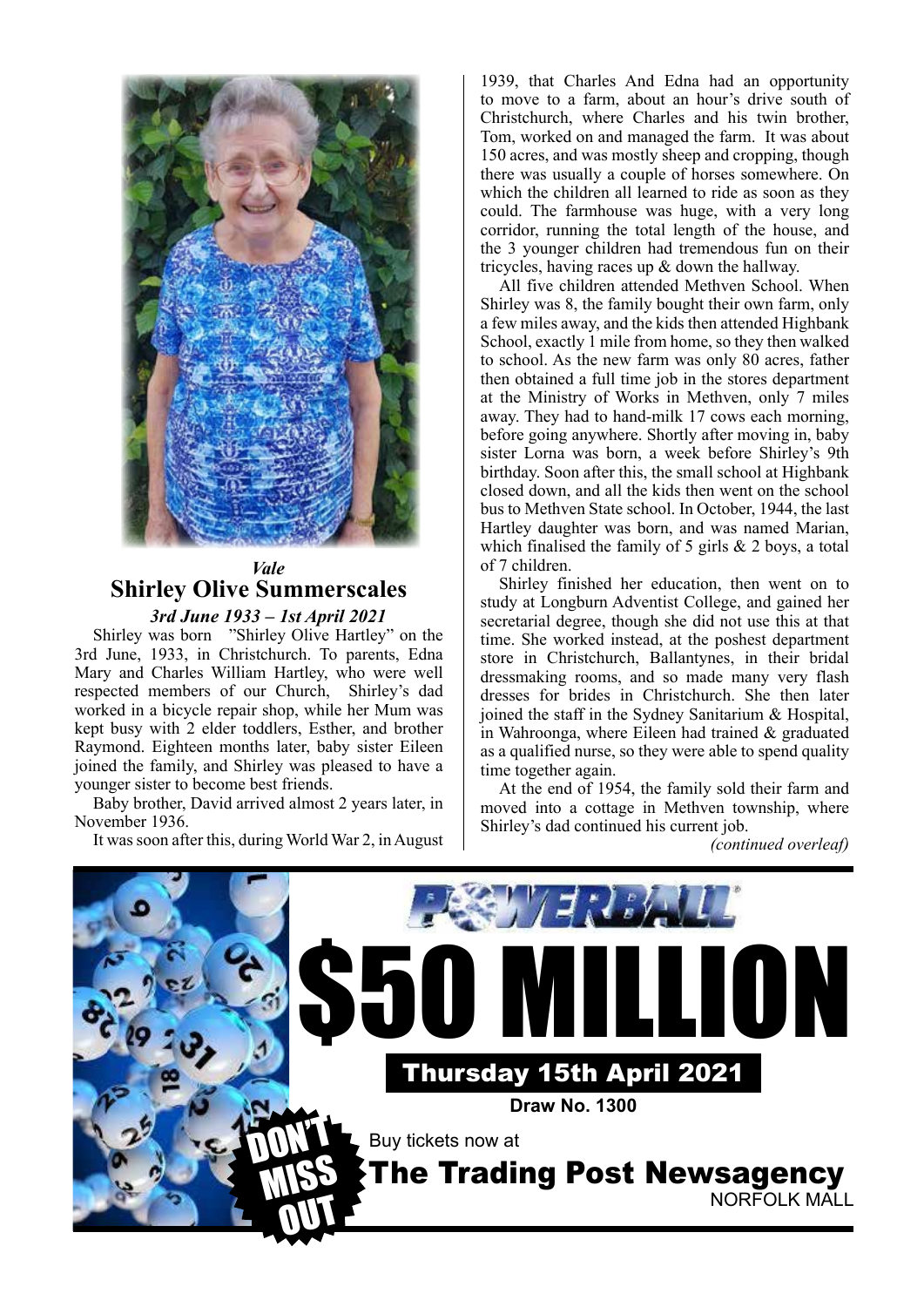### *Shirley Olive Summerscales - continued*

During this time, Mother became unwell (with a During this time, Mother became unwell (with a brain tumour) and was sent to Dunedin hospital, where she was the first patient to be operated on in New Zealand, and live for more than 3 days. Her recovery was slow and long, and so both Lorna & Marian had to be "farmed out" to friends for 3 months while their father was with their mother in Dunedin. Shirley unselfishly made the move from Sydney to go home & look after her 2 younger sisters, which became a permanent move, as Edna never fully recovered after her operation, and needed care at home. Later, after the family had moved to Christchurch, Shirley took a full time job at the Sanitarium Health Food Company's office, in the finance dept. where she had many loyal and trusted friends.

In October 1960, it was a sad time when they buried their Mum, That left just four of them at home, Shirley, Dad, Lorna & Marian.

In early 1962, one of Shirley's friends had gone to Norfolk Island on holiday, and had visited Church, where she met a single bloke she thought would be suited for Shirley. Needless to say, Norfolk was the next holiday destination for Shirley, and so, after meeting Peter and his family, she invited him to come to Christchurch, Soon thereafter Peter asked for her hand in marriage, he stayed for the ceremony on 14th May, 1962, at the Papanui Church, where all the family attended. Soon thereafter she left for her new home, Shirley had been such a good, loyal sister & friend to all the family. It was the last time she would see her Father Charlie alive, as he had been hiding his serious illness from the family , and finally went to his rest on 14th September, 1962.

Peter And Shirley moved back to Norfolk Island and lived first down the corner where Pat Puss lives (or there about) at Breens, then next door to their house (frank and Sonia's ) while they built (probably without electricity to start with) the family home.

Initially they thought they could not have children so Adopted Brenda Locally and then later Ian (9 months old) from New Zealand Both of whom had ties to the Island. Brenda being the daughter of Jimmy Edward we later find out and Ian's biological parents were too young at the time and gave him up for adoption, later they got itchy feet and moved to Norfolk Island of all places with no idea their firstborn was already here. Strangely, Ian disliked his (unknown to him) Younger biological brother, who was in Alans class at school and would threaten to beat him up. Small world!

A happy surprise turned up in 1969 with the birth of Alan (snowy) and later in 1972 with the arrival of another brother Grant.

This completed the family and Shirley took up the challenge of mothering her four beloved children and you would have to agree she did an all right Job, sometimes having to use her "paddle stick" that she kept on the broom rack, to keep us inline. Just once or twice, trust me!

She also did a great job caring for the various horses, cats, chooks and dog that her children acquired over the years, although she did lose respect for the brown horse that gave her a (purple) good luck tattoo, (horse shoe) on her behind in exchange for feeding him. Nice one cuddles, lucky it was temporary! Moreover, she did not suffer any further serious injury.

Shirley apart from the important role of being Mother and housewife, was also found out in the garden both flower and Vege garden and loved to be in the kitchen preserving the produce she and dad cultivated. She was also to be found baking yummy cakes and biscuits. I ya tull nobody has quite perfected her ginger crunch recipe (despite she probably handed it out to others)

I would be surprised if you have not had some of her baking, jam or even lemon butter over the years the ladies had their stall in the middle of town or later on in foodland, you feel old now unay, remember daa.

She successfully raised us kids despite some trying times both tough times and kids (not guilty…much) and went on to see us grow up and fledge into the world

Brenda Married Philip Wetere and had two boys, Tirau and Tuai

*(continued overleaf)*

# *HEAD FOR THE SHED* Norfolk Island Men's Shed Inc

*Come and join us at the top of The Village on Wednesday afternoons from 1-3pm.*

# **Want to help with community or individual projects?**

Steve is your man to help you with your skills, or do you just want to pop in and relax, play cards, have a cuppa and a chat?... see you there.

Ring Bruce on 53058 or Paul on 23431 for more information on what's happening at the Men's Shed